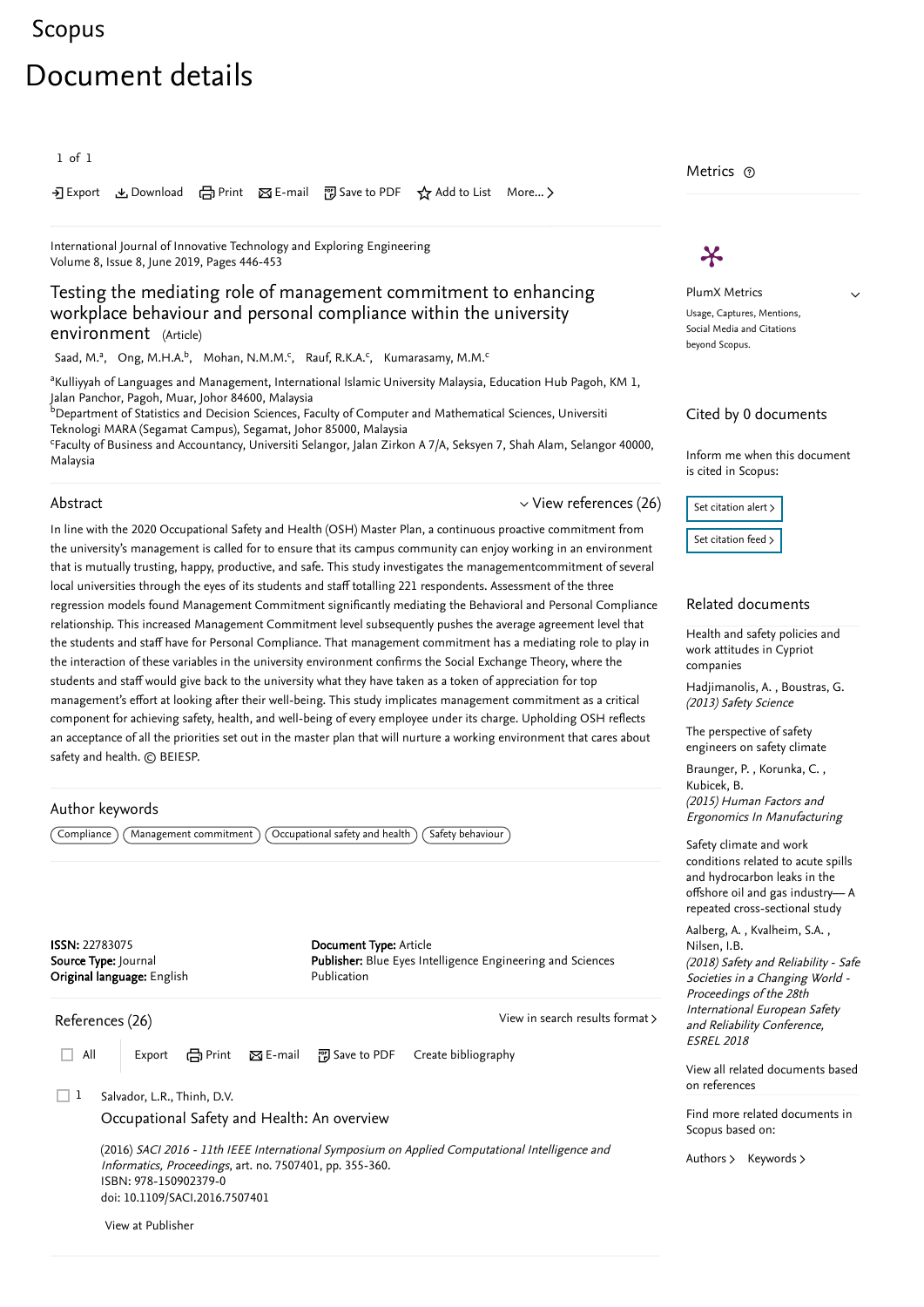| $\Box$ 2 (2016)                                                                                   |
|---------------------------------------------------------------------------------------------------|
| http://www.dosh.gov.my/index.php/en/list-of-documents/new-resources/2873-occupational-safety-and- |
| health-master-plan-2016-2020                                                                      |

Yule, S., Flin, R., Murdy, A. (2007) *International Journal of Risk Assessment and Management*, 7 (2), pp. 137-151. [Cited 59 times](https://www.scopus.com/search/submit/citedby.uri?eid=2-s2.0-85069874732&refeid=2-s2.0-33846610515&src=s&origin=reflist&refstat=core). doi: 10.1504/IJRAM.2007.011727 Saad, M., Sharif, M.S.M., See, T.P., Breukelman, E. 4 (2012) Training and Education of OSH Practices in Managing the Man-Machine Safety of Food Manufacturing Firms in Malaysia 3-5 September 2012)., Paper presented at the International Hospitality and Tourism Conference (IHTC 2012), Kuala Lumpur Saad, M., Zahari, M.S.M., Rani, M.N.A. (2011) Occupational Safety and Health Practices and Operational Performance Saarbrucken LAP LAMBERT Academic Publishing, Deutschland Mahmood, R., Isa, M.M., Mustafa, M., Aziz, F.A., Salleh, A. Safety behaviour: The role of safety commitment (2010) *International Conference on Business and Economic Research (ICBER)*, pp. 15-16. [Cited 2 times](https://www.scopus.com/search/submit/citedby.uri?eid=2-s2.0-85069874732&refeid=2-s2.0-85044551627&src=s&origin=reflist&refstat=dummy).<br>7 Neal, A., Griffin, M.A. Neal, A., Griffin, M.A. Safety Climate and Safety Behaviour." (2002) *Australian Journal of Management*, 27, pp. 67-75. [Cited 92 times](https://www.scopus.com/search/submit/citedby.uri?eid=2-s2.0-85069874732&refeid=2-s2.0-34548658045&src=s&origin=reflist&refstat=dummy).<br>B<br>R<br>R Real, A., Griffin, M.A.  $\Box$  8 Neal, A., Griffin, M.A. (2004) *Safety Climate and Safety Behavior*, pp. 15-34. [Cited 178 times](https://www.scopus.com/search/submit/citedby.uri?eid=2-s2.0-85069874732&refeid=2-s2.0-22444442052&src=s&origin=reflist&refstat=dummy). in J. Barling and M. R.(Eds.). The psychology of workplace safety (American Psychological Association Washington, DC Fruhen, L.S., Mearns, K.J., Flin, R., Kirwan, B. (2014) Safety Science, 69, pp. 29-36. [Cited 22 times](https://www.scopus.com/search/submit/citedby.uri?eid=2-s2.0-85069874732&refeid=2-s2.0-84903901680&src=s&origin=reflist&refstat=core). doi: 10.1016/j.ssci.2013.08.024 Fernández-Muñiz, B., Montes-Peón, J.M., Vázquez-Ordás, C.J. 10 (2017) Journal of Loss Prevention in the Process Industries, Part B 50, pp. 403-415. [Cited 14 times](https://www.scopus.com/search/submit/citedby.uri?eid=2-s2.0-85069874732&refeid=2-s2.0-85034846600&src=s&origin=reflist&refstat=core). doi: 10.1016/j.jlp.2017.11.001  $\Box$  3 [The role of management and safety climate in preventing risk-taking at work](https://www.scopus.com/record/display.uri?eid=2-s2.0-33846610515&origin=reflist&recordRank=) [View at Publisher](https://www.scopus.com/redirect/linking.uri?targetURL=https%3a%2f%2fdoi.org%2f10.1504%2fIJRAM.2007.011727&locationID=3&categoryID=4&eid=2-s2.0-33846610515&issn=14668297&linkType=ViewAtPublisher&year=2007&origin=reflist&dig=adc34b5cab1a0409dc73e14521b75afd&recordRank=)  $\Box$  5  $\Box$  6  $\Box$  9 [Skills, knowledge and senior managers' demonstrations of safety commitment](https://www.scopus.com/record/display.uri?eid=2-s2.0-84903901680&origin=reflist&recordRank=) [www.elsevier.com/locate/ssci](https://www.scopus.com/record/www.elsevier.com/locate/ssci) [View at Publisher](https://www.scopus.com/redirect/linking.uri?targetURL=https%3a%2f%2fdoi.org%2f10.1016%2fj.ssci.2013.08.024&locationID=3&categoryID=4&eid=2-s2.0-84903901680&issn=18791042&linkType=ViewAtPublisher&year=2014&origin=reflist&dig=c8ddca7f297ac5f2a1e6546e3ac26233&recordRank=) [The role of safety leadership and working conditions in safety performance in process](https://www.scopus.com/record/display.uri?eid=2-s2.0-85034846600&origin=reflist&recordRank=) industries <http://www.elsevier.com/inca/publications/store/3/0/4/4/4/index.htt> [View at Publisher](https://www.scopus.com/redirect/linking.uri?targetURL=https%3a%2f%2fdoi.org%2f10.1016%2fj.jlp.2017.11.001&locationID=3&categoryID=4&eid=2-s2.0-85034846600&issn=09504230&linkType=ViewAtPublisher&year=2017&origin=reflist&dig=142469d94a2df4a5a791f0bdc9b3ad80&recordRank=)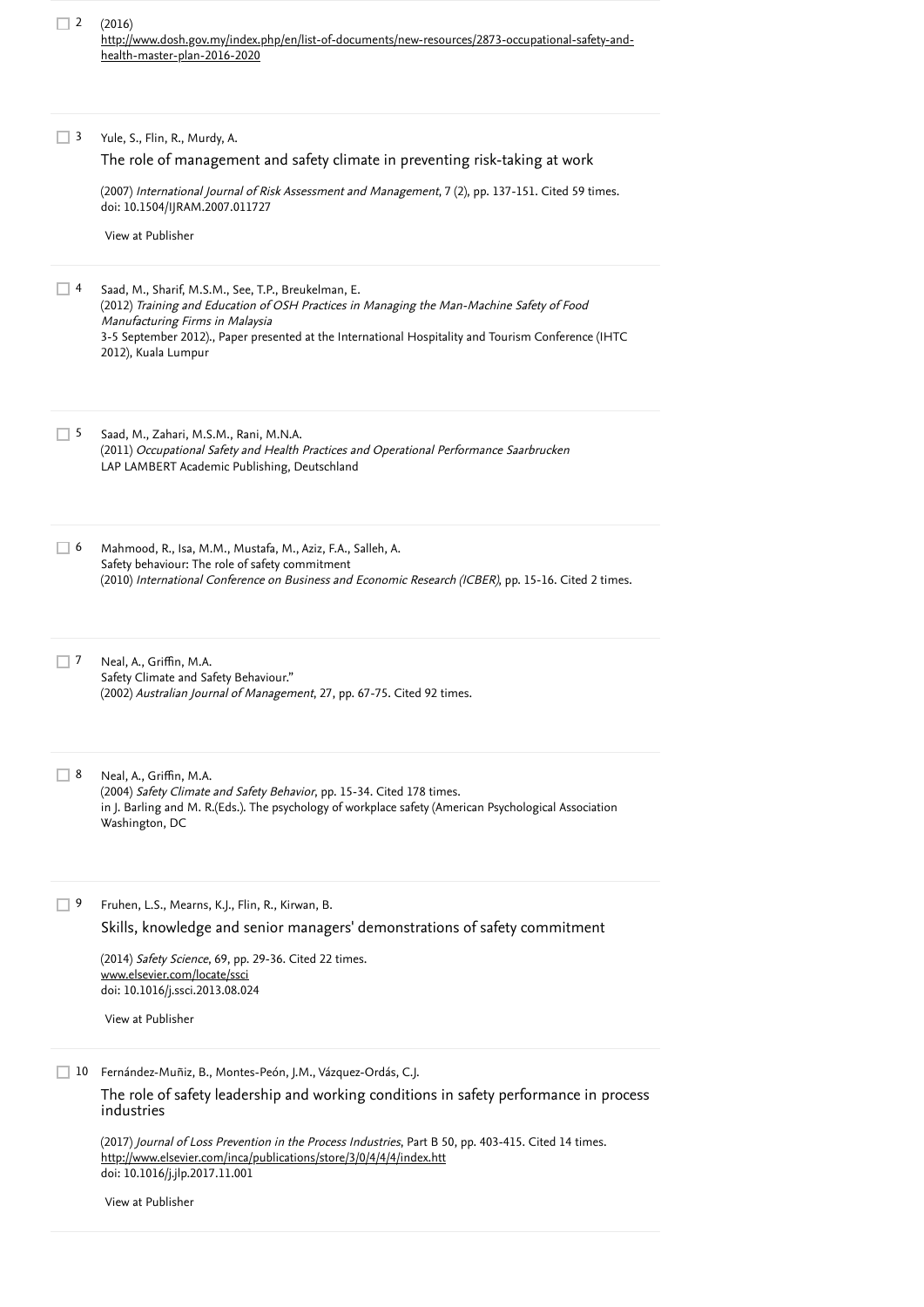|    | 11 Pilbeam, C., Doherty, N., Davidson, R., Denyer, D.<br>Safety leadership practices for organizational safety compliance: Developing a research<br>agenda from a review of the literature<br>(2016) Safety Science, 86, pp. 110-121. Cited 22 times. |
|----|-------------------------------------------------------------------------------------------------------------------------------------------------------------------------------------------------------------------------------------------------------|
|    | www.elsevier.com/locate/ssci<br>doi: 10.1016/j.ssci.2016.02.015                                                                                                                                                                                       |
|    | View at Publisher                                                                                                                                                                                                                                     |
| 12 | Christian, M.S., Bradley, J.C., Wallace, J.C., Burke, M.J.<br>Workplace Safety: A Meta-Analysis of the Roles of Person and Situation Factors                                                                                                          |
|    | (2009) Journal of Applied Psychology, 94 (5), pp. 1103-1127. Cited 561 times.<br>doi: 10.1037/a0016172                                                                                                                                                |
|    | View at Publisher                                                                                                                                                                                                                                     |
| 13 | Hair, J.F., Black, W.C., Babin, B.J., Anderson, R.E.<br>(2010) Multivariate Data Analysis. Cited 47351 times.<br>7th ed.). Upper Saddle River, NJ: Prentice-Hall                                                                                      |
|    | 14 Nunnally, J.C., Bernstein, I.H.<br>(1994) Psychometric Theory. Cited 53186 times.<br>McGraw-Hill, New York                                                                                                                                         |
| 15 | Baron, R.M., Kenny, D.A.<br>The Moderator-Mediator Variable Distinction in Social Psychological Research.<br>Conceptual, Strategic, and Statistical Considerations                                                                                    |
|    | (1986) Journal of Personality and Social Psychology, 51 (6), pp. 1173-1182. Cited 41701 times.<br>doi: 10.1037/0022-3514.51.6.1173                                                                                                                    |
|    | View at Publisher                                                                                                                                                                                                                                     |
| 16 | Hayes, A.F.                                                                                                                                                                                                                                           |
|    | Beyond Baron and Kenny: Statistical mediation analysis in the new millennium                                                                                                                                                                          |
|    | (2009) Communication Monographs, 76 (4), pp. 408-420. Cited 3541 times.<br>doi: 10.1080/03637750903310360                                                                                                                                             |
|    | View at Publisher                                                                                                                                                                                                                                     |
| 17 | Hair, J.F., Hult, G.T.M., Ringle, C.M., Sarstedt, M.<br>(2014) A Primer on Partial Least Squares Structural Equation Modeling (PLS-SEM). Cited 4633 times.<br>SAGE Publications, Thousand Oaks                                                        |
| 18 | Efron, B., Tibshirani, R.J.<br>(1998) An Introduction to the Bootstrap. Cited 22655 times.<br>Chapman and Hall, New York                                                                                                                              |
| 19 | Kurtner, M.H., Nachtsheim, C.J., Neter, J.<br>(2008) Applied Linear Regression Models. Cited 2337 times.<br>4th Edition). New York: McGraw-Hill Publications                                                                                          |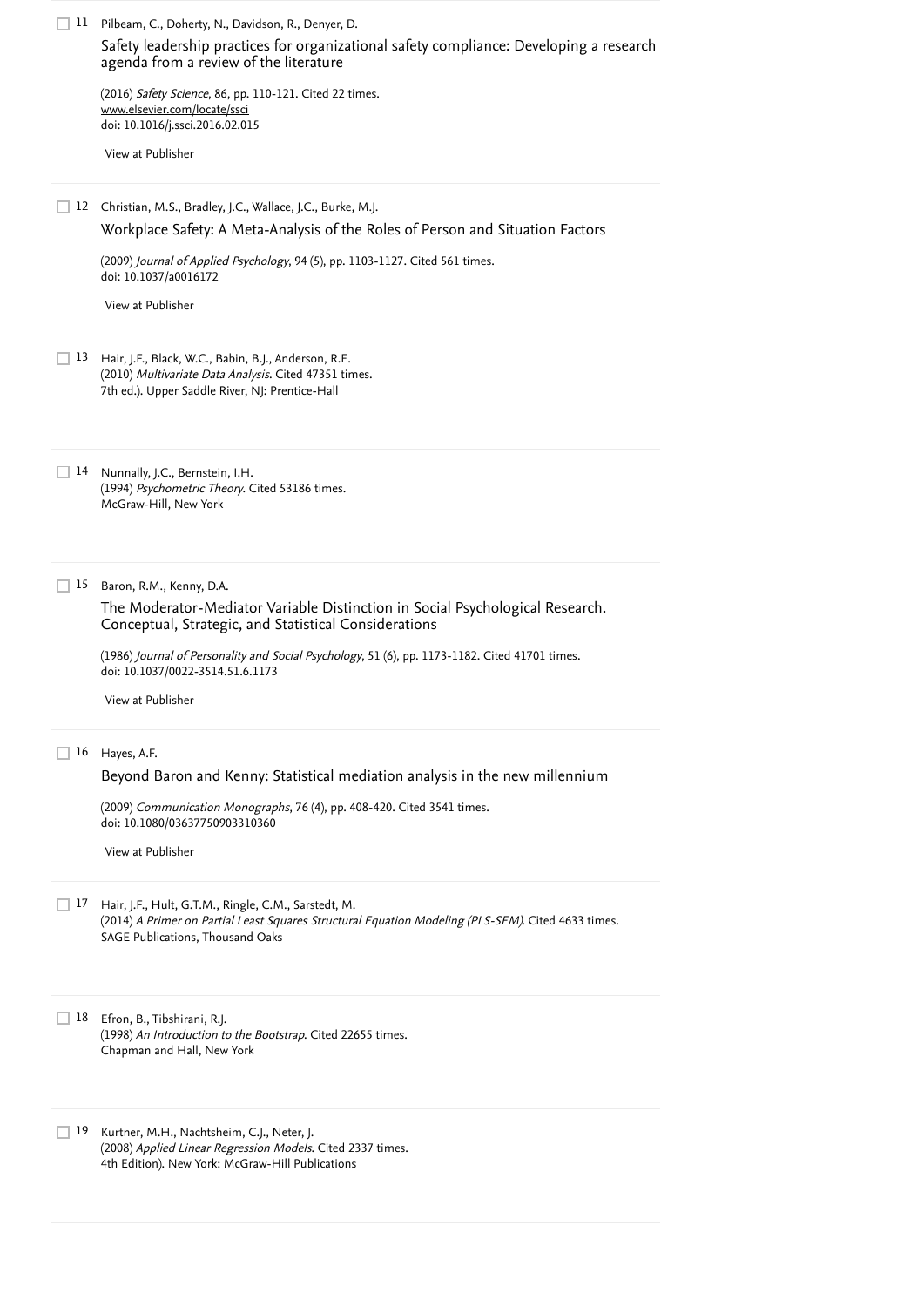#### 21 Zohar, D.

#### [Safety climate in industrial organizations: Theoretical and applied implications](https://www.scopus.com/record/display.uri?eid=2-s2.0-0018979343&origin=reflist&recordRank=)

(1980) *Journal of Applied Psychology*, 65 (1), pp. 96-102. [Cited 1261 times](https://www.scopus.com/search/submit/citedby.uri?eid=2-s2.0-85069874732&refeid=2-s2.0-0018979343&src=s&origin=reflist&refstat=core). doi: 10.1037/0021-9010.65.1.96

[View at Publisher](https://www.scopus.com/redirect/linking.uri?targetURL=https%3a%2f%2fdoi.org%2f10.1037%2f0021-9010.65.1.96&locationID=3&categoryID=4&eid=2-s2.0-0018979343&issn=00219010&linkType=ViewAtPublisher&year=1980&origin=reflist&dig=33ead631a75eac2324b6042a6feffacc&recordRank=)

#### 22 Chong, M.P.M.

[Influence behaviors and organizational commitment: A comparative study](https://www.scopus.com/record/display.uri?eid=2-s2.0-84893515340&origin=reflist&recordRank=)

(2014) *Leadership and Organization Development Journal*, 35 (1), pp. 54-78. [Cited 11 times](https://www.scopus.com/search/submit/citedby.uri?eid=2-s2.0-85069874732&refeid=2-s2.0-84893515340&src=s&origin=reflist&refstat=core). doi: 10.1108/LODJ-03-2012-0035 <http://www.emeraldinsight.com/info/journals/lodj/lodj.jsp>

[View at Publisher](https://www.scopus.com/redirect/linking.uri?targetURL=https%3a%2f%2fdoi.org%2f10.1108%2fLODJ-03-2012-0035&locationID=3&categoryID=4&eid=2-s2.0-84893515340&issn=01437739&linkType=ViewAtPublisher&year=2014&origin=reflist&dig=d9f2048ea376176806237cef6f0e85b2&recordRank=)

Kvalheim, S.A., Dahl, Ø. 23

[Safety compliance and safety climate: A repeated cross-sectional study in the oil and](https://www.scopus.com/record/display.uri?eid=2-s2.0-84992388197&origin=reflist&recordRank=) gas industry

(2016) *Journal of Safety Research*, 59, pp. 33-41. [Cited 12 times](https://www.scopus.com/search/submit/citedby.uri?eid=2-s2.0-85069874732&refeid=2-s2.0-84992388197&src=s&origin=reflist&refstat=core). doi: 10.1016/j.jsr.2016.10.006 <http://www.sciencedirect.com/science/journal/00224375>

[View at Publisher](https://www.scopus.com/redirect/linking.uri?targetURL=https%3a%2f%2fdoi.org%2f10.1016%2fj.jsr.2016.10.006&locationID=3&categoryID=4&eid=2-s2.0-84992388197&issn=00224375&linkType=ViewAtPublisher&year=2016&origin=reflist&dig=4e70000fa5d380ed81d5bb5e60d541b9&recordRank=)

#### Xia, N., Wang, X., Griffin, M.A., Wu, C., Liu, B. 24

[Do we see how they perceive risk? An integrated analysis of risk perception and its](https://www.scopus.com/record/display.uri?eid=2-s2.0-85020874693&origin=reflist&recordRank=) effect on workplace safety behavior

(2017) *Accident Analysis and Prevention*, 106, pp. 234-242. [Cited 10 times](https://www.scopus.com/search/submit/citedby.uri?eid=2-s2.0-85069874732&refeid=2-s2.0-85020874693&src=s&origin=reflist&refstat=core).<br><u><http://www.sciencedirect.com/science/journal/00014575></u> doi: 10.1016/j.aap.2017.06.010

[View at Publisher](https://www.scopus.com/redirect/linking.uri?targetURL=https%3a%2f%2fdoi.org%2f10.1016%2fj.aap.2017.06.010&locationID=3&categoryID=4&eid=2-s2.0-85020874693&issn=00014575&linkType=ViewAtPublisher&year=2017&origin=reflist&dig=2e60f5099a6f4ed9fd17987f3990eb37&recordRank=)

Hsu, S.H., Lee, C.-C., Wu, M.-C., Takano, K. 25

[A cross-cultural study of organizational factors on safety: Japanese vs. Taiwanese oil](https://www.scopus.com/record/display.uri?eid=2-s2.0-38149008095&origin=reflist&recordRank=) refinery plants

(2008) *Accident Analysis and Prevention*, 40 (1), pp. 24-34. [Cited 50 times](https://www.scopus.com/search/submit/citedby.uri?eid=2-s2.0-85069874732&refeid=2-s2.0-38149008095&src=s&origin=reflist&refstat=core).<br>doi: 10.1016/j.aap.2007.03.020<br>[View at Publisher](https://www.scopus.com/redirect/linking.uri?targetURL=https%3a%2f%2fdoi.org%2f10.1016%2fj.aap.2007.03.020&locationID=3&categoryID=4&eid=2-s2.0-38149008095&issn=00014575&linkType=ViewAtPublisher&year=2008&origin=reflist&dig=6cd40742977bb87230217de7a42b1c93&recordRank=) doi: 10.1016/j.aap.2007.03.020

26 Allen, N.J., Meyer, J.P.

[Affective, continuance, and normative commitment to the organization: An](https://www.scopus.com/record/display.uri?eid=2-s2.0-0030529067&origin=reflist&recordRank=) examination of construct validity

(1996) *Journal of Vocational Behavior*, 49 (3), pp. 252-276. [Cited 917 times](https://www.scopus.com/search/submit/citedby.uri?eid=2-s2.0-85069874732&refeid=2-s2.0-0030529067&src=s&origin=reflist&refstat=core). doi: 10.1006/jvbe.1996.0043 <http://www.elsevier.com/inca/publications/store/6/2/2/9/0/8/index.htt>

[View at Publisher](https://www.scopus.com/redirect/linking.uri?targetURL=https%3a%2f%2fdoi.org%2f10.1006%2fjvbe.1996.0043&locationID=3&categoryID=4&eid=2-s2.0-0030529067&issn=00018791&linkType=ViewAtPublisher&year=1996&origin=reflist&dig=65859210b1bb8f5774a87cc032ef94d7&recordRank=)

© Copyright 2019 Elsevier B.V., All rights reserved.